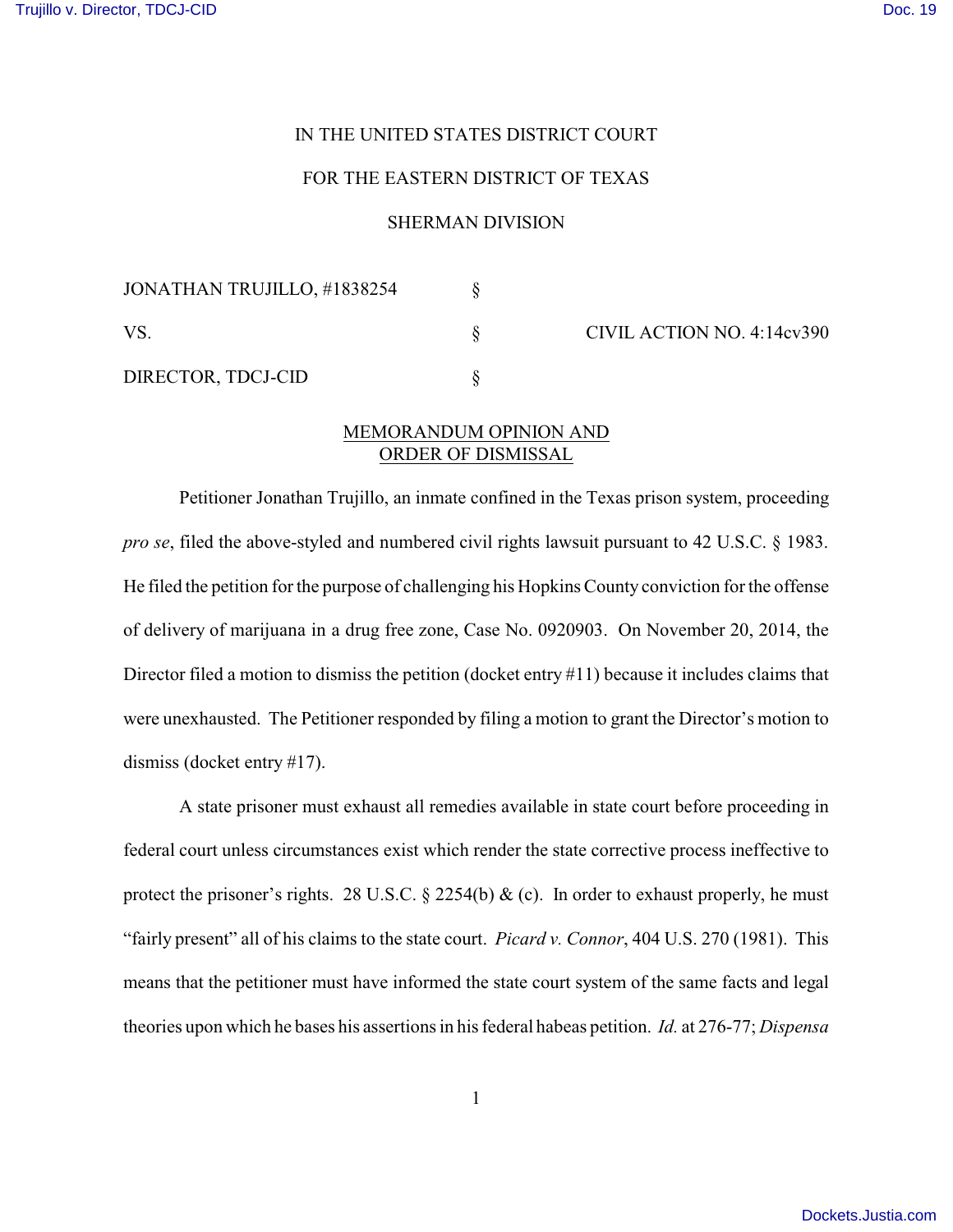*v. Lynaugh*, 847 F.2d 211, 217-18 (5th Cir. 1988). "It is not enough that all the facts necessary to support the federal claim were before the state courts . . . or that a somewhat similar state-law claim was made." *Anderson v. Harless*, 459 U.S. 4 (1982). Rather, the petitioner must have presented the substance of his federal constitutional claim to the state courts. *Id.; Picard*, 404 U.S. at 513. The state court must have been apprised of all of the facts and legal theories upon which the petitioner bases his assertions. *Picard v. Connor*, *supra*; *Dispensa v. Lynaugh*, 847 F.2d at 217; *Rodriguez v. McKaskle*, 724 F.2d 463 (5th Cir.), *cert. denied*, 469 U.S. 1039 (1984). In Texas, all claims must be presented to and ruled on by the Texas Court of Criminal Appeals. *Richardson v. Procunier*, 762 F.2d 429 (5th Cir. 1985); *Deters v. Collins*, 985 F.2d 789 (5th Cir. 1993). When a petition includes claims that have been exhausted along with claims that have not been exhausted, which is referred to as a "mixed petition," then the entire petition must be dismissed for failure to exhaust. *Galtieri v. Wainwright*, 582 F.2d 348, 355 (5th Cir. 1978) (*en banc*).

In the present case, the Director appropriately characterized the present petition as a mixed petition and argued that the case should be dismissed. The Petitioner agreed. The Court finds the arguments persuasive and that the petition should be dismissed. It is therefore

**ORDERED** that the Director's motion to dismiss (docket entry #11) is **GRANTED**. It is further

**ORDERED** that the Petitioner's motion to grant the Director's motion to dismiss (docket entry #17) is **GRANTED**. It is further